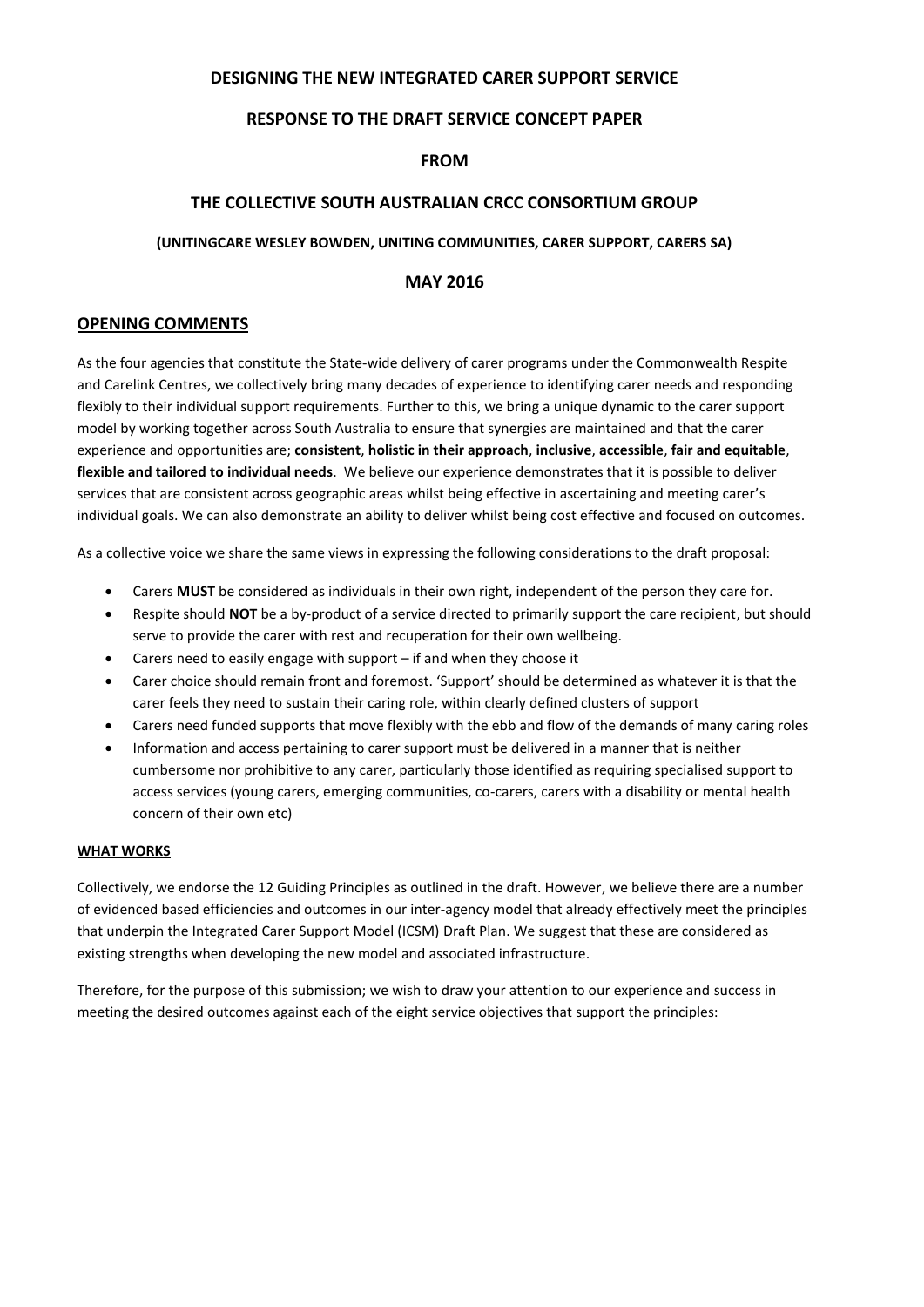| <b>Service Type</b> | <b>Current SA Position</b>                                                                                                                                                                                                                                                                                                                                                                                                                                                                                                                                                                                                                                                                                                                                      | <b>Evidenced Outcomes</b>                                                                                                                                                                                                                                                                                                                                                                         | <b>Benefits</b>                                                                                                                                                                                                                                                                                                                                                                                                                                                                                                                        |
|---------------------|-----------------------------------------------------------------------------------------------------------------------------------------------------------------------------------------------------------------------------------------------------------------------------------------------------------------------------------------------------------------------------------------------------------------------------------------------------------------------------------------------------------------------------------------------------------------------------------------------------------------------------------------------------------------------------------------------------------------------------------------------------------------|---------------------------------------------------------------------------------------------------------------------------------------------------------------------------------------------------------------------------------------------------------------------------------------------------------------------------------------------------------------------------------------------------|----------------------------------------------------------------------------------------------------------------------------------------------------------------------------------------------------------------------------------------------------------------------------------------------------------------------------------------------------------------------------------------------------------------------------------------------------------------------------------------------------------------------------------------|
| Awareness           | • The current suite of<br>services offered by existing<br>CRCC's is well known and<br>familiar to carers, service<br>providers and sector<br>referrers<br>• There is existing awareness<br>and established referral<br>pathways for referrals from<br>all sources, including self-<br>referral, clinical and non-<br>clinical referrers                                                                                                                                                                                                                                                                                                                                                                                                                         | • New referrals are received<br>constantly and consistently<br>from a variety of referral<br>points, indicating a<br>community awareness of<br>service availability<br>• There is a long standing,<br>historical working<br>relationship with all CRCC's<br>across the state which<br>supports carers to access<br>the right agency,<br>irrespective of their<br>geographical point of<br>contact | • By working collaboratively to represent<br>our common service types, we are able<br>to maximise promotion, network and<br>community awareness activities<br>Our synergies facilitate flexible but<br>$\bullet$<br>consistent responses to individual<br>needs<br>Established statewide recognition and<br>awareness of current services<br>• Collectively, we are a well-established,<br>united, reputable service that carers<br>know and trust                                                                                     |
| Information         | • This is the core function of<br>existing CRCC's<br>• We are well established<br>and have extensive existing<br>experience in providing<br>information<br>The existing service<br>coordination staff<br>employed at the<br>consortium organisations<br>hold a vast array of general,<br>local and specific<br>knowledge around carer<br>support and required<br>services.                                                                                                                                                                                                                                                                                                                                                                                      | • Access to relevant<br>information is easily<br>navigated and obtained<br>through known services<br>• Existing model is inclusive<br>and effectively supports<br>enquiries from diverse and<br>special needs client groups<br>• Information is relevant,<br>local and interchangeable<br>between agencies<br>• Commonly accepted "warm<br>transfer" processes support<br>ease of access.         | • Local knowledge<br>• Up to date, relevant, timely<br>information is provided to carers<br>· Information provided maintains a<br>holistic approach and suggests<br>complementary services in addition to<br>those requested where appropriate<br>• Carer only has to tell their story once<br>• Services are responsive and effectively<br>triaged<br>• Carers trust the knowledge they are<br>being given by local agencies<br>• Agencies work together to identify<br>common gaps and develop information<br>activities accordingly |
| Intake              | • A Statewide intake process<br>has been established which<br>utilises common tools and<br>frameworks to ensure<br>fairness and equity<br>• The registration<br>/assessment tools are<br>comprehensive and<br>consistent and identify<br>carer goals<br>The intake process<br>$\bullet$<br>considers carers needs in<br>their own right<br>• Carers accessing My Aged<br>Care frequently report<br>dissatisfaction, lack of<br>understanding, lack of<br>relevant knowledge and<br>don't feel valued or<br>recognised<br>Further, they report an<br>$\bullet$<br>unwillingness to "go<br>through that again" instead<br>preferring to forego<br>services. This poses a real<br>danger to the future of<br>carer support. A local<br>intake process, targeted at | • Carer goals are established<br>and identified at point of<br>intake<br>• Staff are able to ascertain a<br>carers capacity to identify<br>goals and work with them<br>at frequent points of<br>contact to develop them<br>• Current common intake<br>tools are tried and tested<br>(evidence based) and able<br>to be reviewed according to<br>environmental changes in a<br>timely manner       | • Effective<br>User friendly<br>The carer experiences a consistent<br>approach<br>• Service follows person-centred<br>methods to identify carer needs and<br>their own individual goals<br>Carers report a sense of comfort and<br>$\bullet$<br>ease in working with a local agency<br>• Process has been designed to support<br>carers and not create barriers to<br>access.                                                                                                                                                          |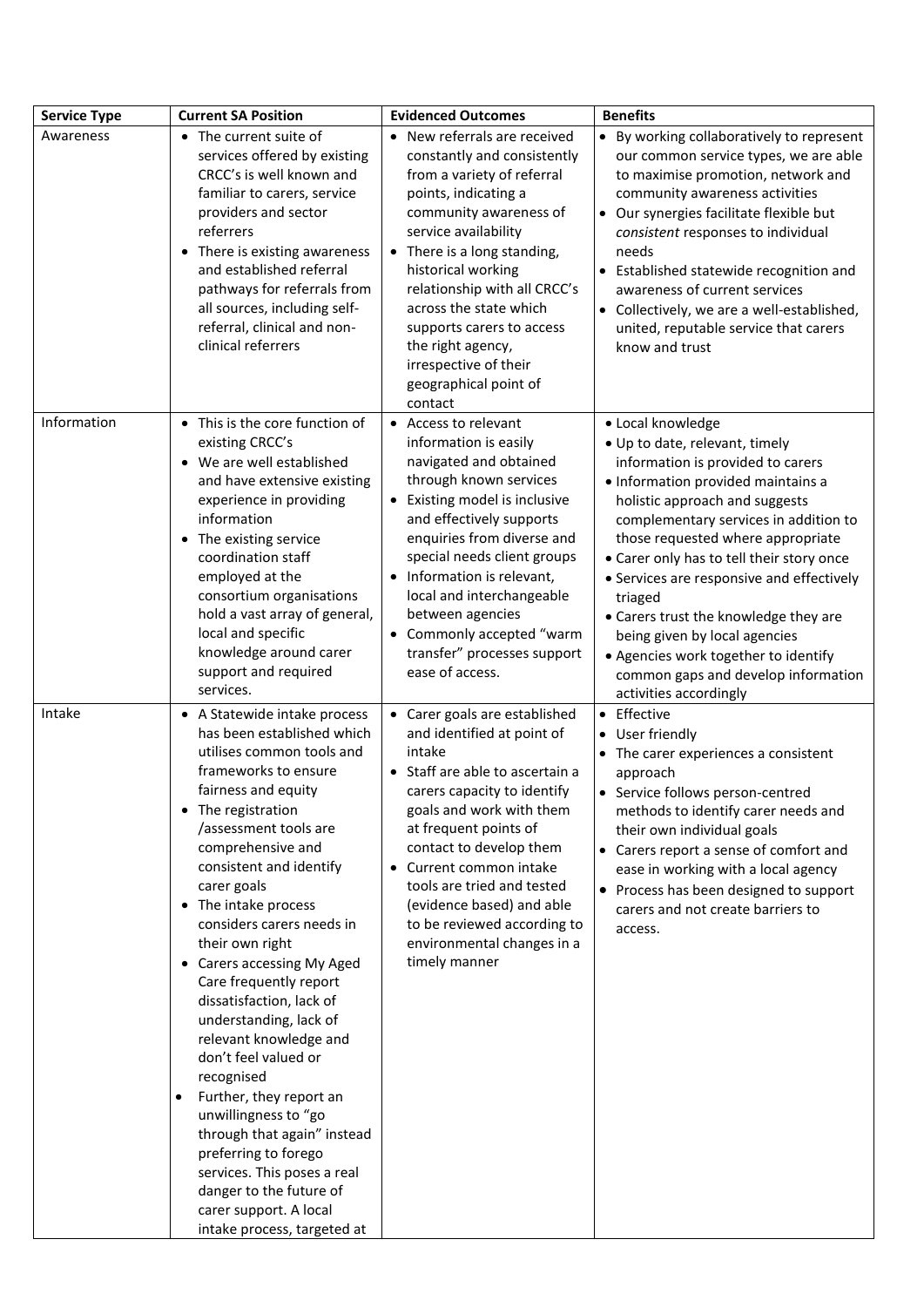|                                  | carers eliminates this                                                                                                                                                                                                                                                                                                                                                                                                                                                                                                                                                                                                                                                                                                                                                                                                                    |                                                                                                                                                                                                                                                                                                                                                                                                                                                                                                                                                                                                                                                                                                                                                                                                                                                                  |                                                                                                                                                                                                                                                                                                                                                                                                                                                                                         |
|----------------------------------|-------------------------------------------------------------------------------------------------------------------------------------------------------------------------------------------------------------------------------------------------------------------------------------------------------------------------------------------------------------------------------------------------------------------------------------------------------------------------------------------------------------------------------------------------------------------------------------------------------------------------------------------------------------------------------------------------------------------------------------------------------------------------------------------------------------------------------------------|------------------------------------------------------------------------------------------------------------------------------------------------------------------------------------------------------------------------------------------------------------------------------------------------------------------------------------------------------------------------------------------------------------------------------------------------------------------------------------------------------------------------------------------------------------------------------------------------------------------------------------------------------------------------------------------------------------------------------------------------------------------------------------------------------------------------------------------------------------------|-----------------------------------------------------------------------------------------------------------------------------------------------------------------------------------------------------------------------------------------------------------------------------------------------------------------------------------------------------------------------------------------------------------------------------------------------------------------------------------------|
|                                  | experience.                                                                                                                                                                                                                                                                                                                                                                                                                                                                                                                                                                                                                                                                                                                                                                                                                               |                                                                                                                                                                                                                                                                                                                                                                                                                                                                                                                                                                                                                                                                                                                                                                                                                                                                  |                                                                                                                                                                                                                                                                                                                                                                                                                                                                                         |
| Education                        | • Collectively, our agencies<br>are well practiced in<br>delivering a suite of diverse<br>education programs<br>including Dementia<br><b>Education and Training,</b><br>Mindfulness, Acceptance<br>and Commitment Therapy,<br>Stress Management,<br>Financial Counselling, Goal<br>Planning<br>We involve carers in the co-<br>design of education<br>programs to meet their<br>needs<br>Services are delivered using<br>multiple methods including<br>online, groups and<br>individual settings<br>according to carer<br>preferences<br>• We proactively deliver<br>and/or promote local<br>complementary education<br>programs and activities via<br>"warm referral" as<br>identified by skilled<br>coordination staff<br>Outcomes measures (eg:<br>٠<br><b>Results Based</b><br>Accountability RBA) frame<br>the delivery of education | • Education is considered<br>and discussed at point of<br>intake and goal planning as<br>appropriate<br>• Carer is able to self-select<br>the activities that are of<br>most interest/use to their<br>caring role<br>• Carers are able to have a<br>voice in the types of<br>education most valuable to<br>them<br>• Activities are often<br>delivered in partnership<br>with other agencies,<br>thereby increasing<br>community awareness and<br>participation<br>• Promotes carer capacity<br>and self-direction through<br>forward planning<br>• Activities are able to be<br>designed and delivered to<br>meet individual needs; eg:<br>specifically employing the<br>use of interpreters for<br>common groups, applying<br>youth focused content or<br>scaling content to allow<br>delivery in smaller<br>components according to<br>current carer capacity | • An existing diversity of options<br>• Ability to be responsive to individual<br>needs and design activities to address<br>specific gaps<br>• Cross promotion/collaboration<br>provides more choice to carers<br>• Cross collaboration/promotion<br>ensures viability, sustainability and<br>cost effectiveness<br>• There is a constant supply of relevant<br>activities for carers to access<br>• Access is easy for participants<br>Evaluation and outcome tools<br>evidence impact |
| Peer Support                     | activities<br>• Currently provide a large<br>scope of flexible peer<br>support options<br>Peer support is accessible<br>$\bullet$<br>via a number of methods<br>including: online forums,<br>existing and well<br>established support groups,<br>peer facilitated carer action<br>and advisory groups, peer<br>led information sessions,<br>1:1 support                                                                                                                                                                                                                                                                                                                                                                                                                                                                                   | • Available options are both<br>local and diverse<br>• Not bound by geographical<br>boundaries<br>• Carers can self-select the<br>types of peer support they<br>would like at a time that is<br>of most use to them<br>• Cost efficiencies are<br>achieved via a shared<br>delivery approach between<br>agencies<br>• Co-design proposals are<br>supported<br>• Local knowledge and<br>agency support promotes<br>trust and confidence                                                                                                                                                                                                                                                                                                                                                                                                                           | • Tailored service with a diverse range<br>of options responsive to individual<br>needs<br>• Formal or informal support provided<br>by agency according to carer<br>preferences<br>• Warm, knowledgeable referrals in to<br>existing services<br>• Inclusive and adaptable suite of<br>services for carers to access<br>• Not perceived as forced, patronising<br>or demeaning<br>Peer support designed specifically for<br>special needs groups                                        |
| Multi Component<br>Interventions | • There is a broad and<br>diverse range of services<br>existing within our agencies<br>that we are able to include<br>in carer support packages<br>including financial<br>counselling, psychology,<br>respite, 1:1 goal planning,<br>peer support and lived                                                                                                                                                                                                                                                                                                                                                                                                                                                                                                                                                                               | • Carers only require one<br>interaction to identify and<br>establish a suite of services<br>that meet their needs<br>• Established linkages and<br>referrals promote a<br>seamless transition when<br>accessing multiple services                                                                                                                                                                                                                                                                                                                                                                                                                                                                                                                                                                                                                               | • Staff have the skills and expertise to<br>identify holistic support needs and co-<br>design effective and individual<br>support plans alongside the carer<br>• Transfers and referrals are warm;<br>carer only has to tell their story once<br>• Agency has an overarching view of<br>components of a support plan that<br>can readily be considered in                                                                                                                               |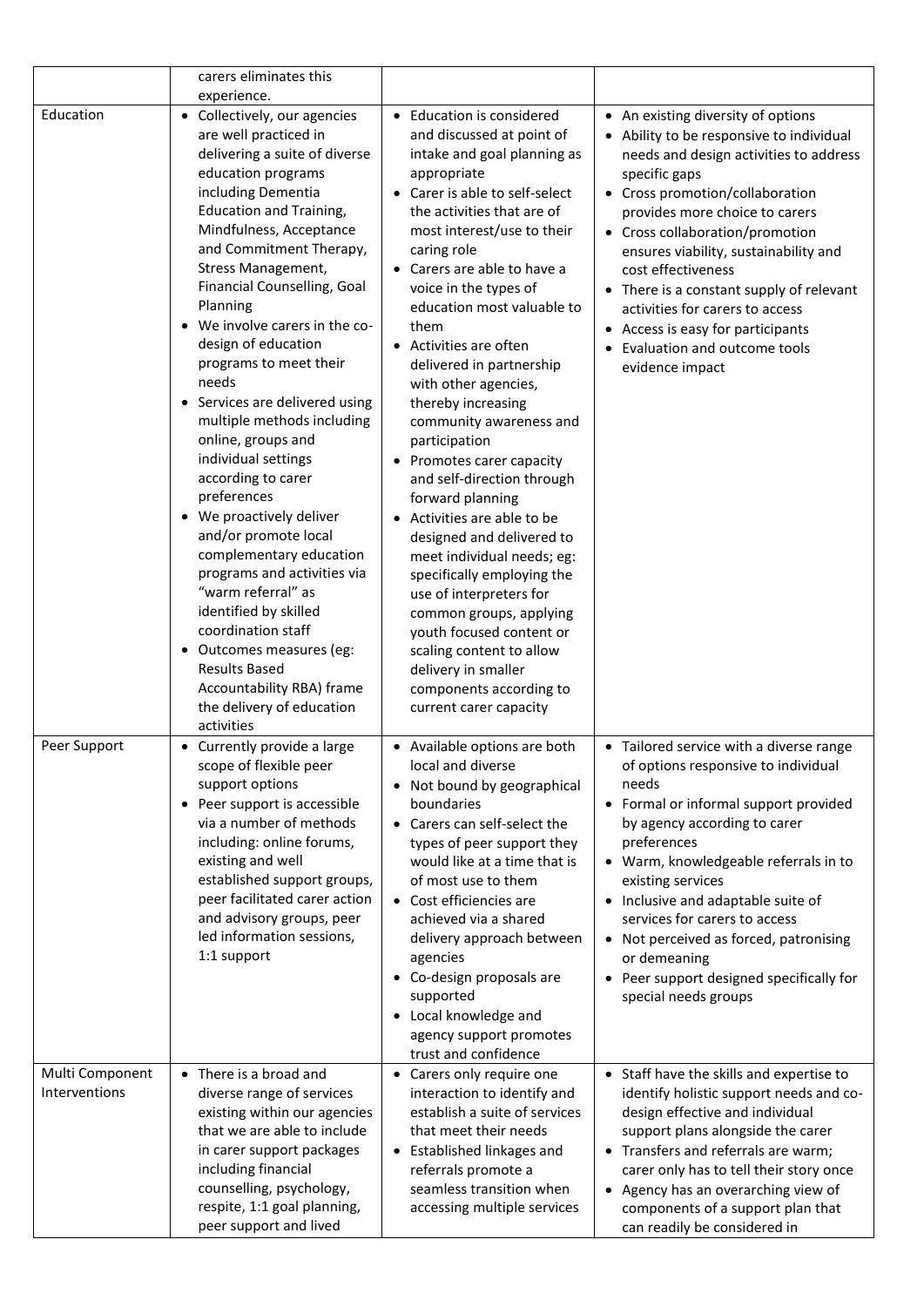|                                                | experience workshops<br>Agencies frequently cross<br>refer to support the holistic<br>needs of each carer<br>Respite is identified and<br>delivered flexibly according<br>to each individuals<br>definition of respite and its<br>support requirements<br>(please see supporting<br>attachment)                                                                                                                                                                                                                                                                                 |                                                                                                                                                                                                                                                                                                                                                                                                                                                                                                                                 | measuring outcomes<br>• Cost efficiencies in working with our<br>agency partners to deliver a suite of<br>complementary services: reduces<br>duplication                                                                                                                                                                                                                                                                                  |
|------------------------------------------------|---------------------------------------------------------------------------------------------------------------------------------------------------------------------------------------------------------------------------------------------------------------------------------------------------------------------------------------------------------------------------------------------------------------------------------------------------------------------------------------------------------------------------------------------------------------------------------|---------------------------------------------------------------------------------------------------------------------------------------------------------------------------------------------------------------------------------------------------------------------------------------------------------------------------------------------------------------------------------------------------------------------------------------------------------------------------------------------------------------------------------|-------------------------------------------------------------------------------------------------------------------------------------------------------------------------------------------------------------------------------------------------------------------------------------------------------------------------------------------------------------------------------------------------------------------------------------------|
| Counselling                                    | Current model considers<br>and provides an array of<br>counselling options, both<br>formal and informal as<br>determined by individual<br>client preference<br>Referrals are made to<br>formal services as<br>appropriate<br>• Counselling is most<br>frequently accessed via<br>informal discussions both<br>with coordination staff and<br>at agency facilitated<br>support and social groups<br>Delivered via a variety of<br>methods including online,<br>1:1, socially and within<br>group settings according to<br>carer preference                                       | • Carers can self select the<br>method in which they<br>access counselling in a<br>manner and time that is<br>best for their own needs                                                                                                                                                                                                                                                                                                                                                                                          | • Counselling type support is available<br>AND accessible to carers 24/7<br>• Flexible and adaptable approach to<br>counselling encourages uptake and<br>participation, resulting in greater<br>outcomes                                                                                                                                                                                                                                  |
| <b>Needs</b><br>identification and<br>planning | Carer goals are discussed,<br>identified and documented<br>at point of registration<br>Carer goal plans are<br>developed alongside a<br>carer and are considerate<br>of carer capacity - and<br>supported as required<br>• In turn, this activity alone<br>fosters confidence and<br>assists capacity building<br>Carers with special needs,<br>young carers and carers<br>with complex caring roles<br>are all equally supported in<br>a manner which is<br>appropriate to their<br>individual needs<br>Existing evaluation and<br>outcome frameworks (eg.<br>RBA) are applied | • Carers only have to tell<br>their story once<br>• Carers receive tailored,<br>individual support<br>according to their<br>readiness, familiarity and<br>confidence in accessing<br>services and identifying<br>goals for themselves<br>• Carers can access planning<br>support via a number of<br>methods, including face to<br>face, over the phone<br>and/or in group settings<br>• Agencies can design and<br>facilitate peer led groups to<br>assist new carers to build<br>skills in planning their own<br>support needs | • Ease of access to services<br>• Carers are well supported<br>• Variety of options to choose from in<br>assisting to develop goal plans<br>• Carers feel they are considered in<br>their own right, with their own unique<br>set of needs<br>• Proven, effective evaluation tools<br>assist carers to continue to evolve<br>their goal plans in palatable, easy to<br>digest stages<br>Carers are most responsive to a local<br>approach |

In summary, we strongly suggest the evidenced based outcomes and benefits from our shared and extensive collective experience is considered in adopting a new framework. There is a wealth of current and well established, known and trusted activity between our consortium agencies that we feel goes a long way to addressing the key objectives of the draft concept. It would reflect common sense if the demonstrated strengths of our existing activities were harnessed and refined as opposed to rebuilding a carer support model that isn't entirely broken.